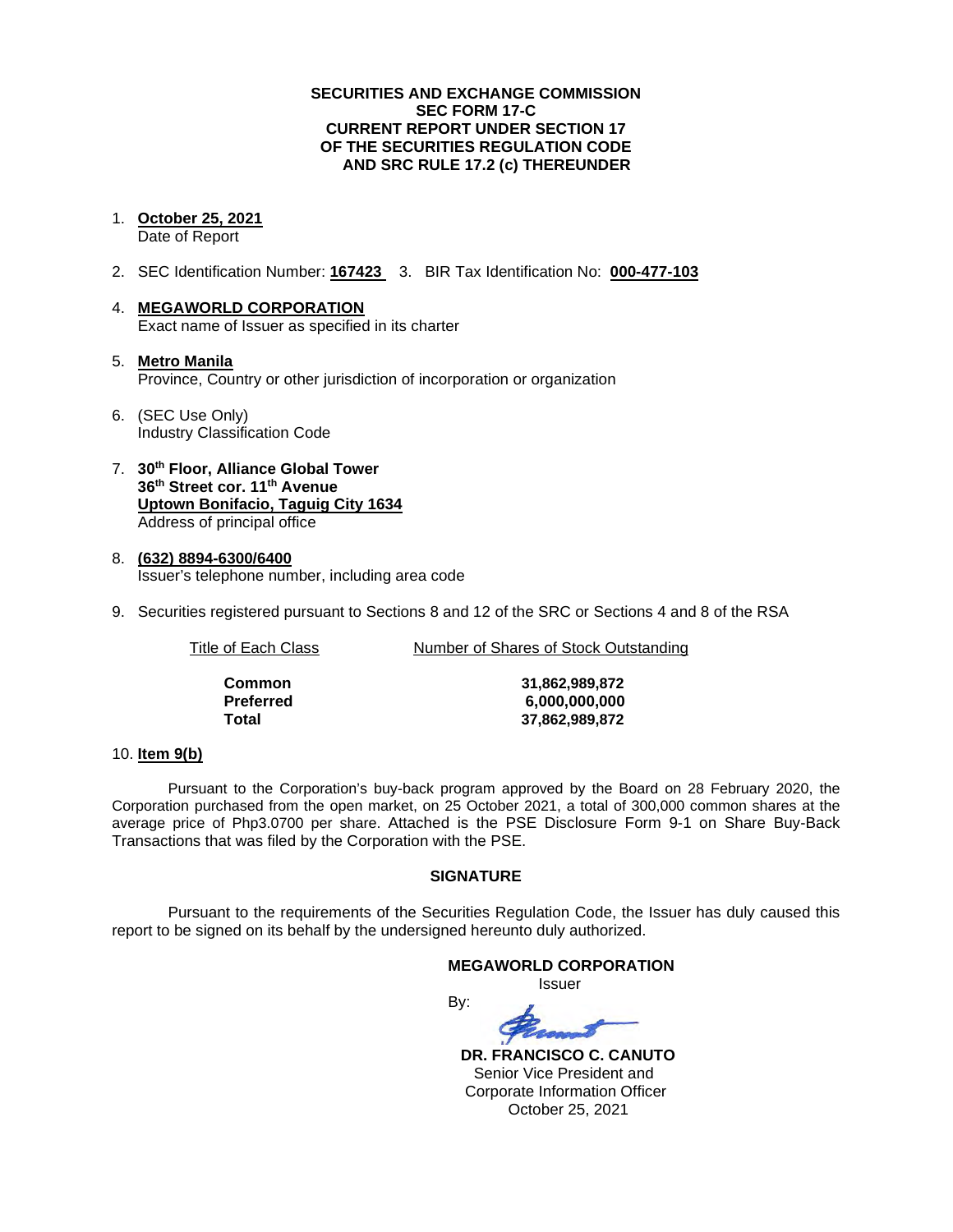## **SECURITIES AND EXCHANGE COMMISSION SEC FORM 17-C**

## **CURRENT REPORT UNDER SECTION 17 OF THE SECURITIES REGULATION CODE AND SRC RULE 17.2(c) THEREUNDER**

| 1. Date of Report (Date of earliest event reported)                                                                                    |                                                                             |  |  |  |  |
|----------------------------------------------------------------------------------------------------------------------------------------|-----------------------------------------------------------------------------|--|--|--|--|
| Oct 25, 2021                                                                                                                           |                                                                             |  |  |  |  |
| 2. SEC Identification Number                                                                                                           |                                                                             |  |  |  |  |
| 167423                                                                                                                                 |                                                                             |  |  |  |  |
| 3. BIR Tax Identification No.                                                                                                          |                                                                             |  |  |  |  |
| 000-477-103                                                                                                                            |                                                                             |  |  |  |  |
| 4. Exact name of issuer as specified in its charter                                                                                    |                                                                             |  |  |  |  |
| <b>MEGAWORLD CORPORATION</b>                                                                                                           |                                                                             |  |  |  |  |
| 5. Province, country or other jurisdiction of incorporation                                                                            |                                                                             |  |  |  |  |
| <b>Metro Manila</b>                                                                                                                    |                                                                             |  |  |  |  |
|                                                                                                                                        | 6. Industry Classification Code(SEC Use Only)                               |  |  |  |  |
|                                                                                                                                        |                                                                             |  |  |  |  |
| 7. Address of principal office                                                                                                         |                                                                             |  |  |  |  |
| 30th Floor, Alliance Global Tower, 36th Street cor. 11th Avenue, Uptown Bonifacio,<br><b>Taguig City</b><br><b>Postal Code</b><br>1634 |                                                                             |  |  |  |  |
|                                                                                                                                        | 8. Issuer's telephone number, including area code                           |  |  |  |  |
| (632) 8894-6300/6400                                                                                                                   |                                                                             |  |  |  |  |
|                                                                                                                                        | 9. Former name or former address, if changed since last report              |  |  |  |  |
| N/A                                                                                                                                    |                                                                             |  |  |  |  |
| 10. Securities registered pursuant to Sections 8 and 12 of the SRC or Sections 4 and 8 of the RSA                                      |                                                                             |  |  |  |  |
| <b>Title of Each Class</b>                                                                                                             | Number of Shares of Common Stock Outstanding and Amount of Debt Outstanding |  |  |  |  |
| Common                                                                                                                                 | 31,862,989,872                                                              |  |  |  |  |
| Preferred                                                                                                                              | 6,000,000,000                                                               |  |  |  |  |
|                                                                                                                                        | 11. Indicate the item numbers reported herein                               |  |  |  |  |
| Item $9(b)$                                                                                                                            |                                                                             |  |  |  |  |

The Exchange does not warrant and holds no responsibility for the veracity of the facts and representations contained in all corporate disclosures, including financial reports. All data contained herein are prepared and submitted by the disclosing party to the Exchange, and are disseminated solely for purposes of information. Any questions on the data contained herein should be addressed directly to the Corporate Information Officer of the disclosing party.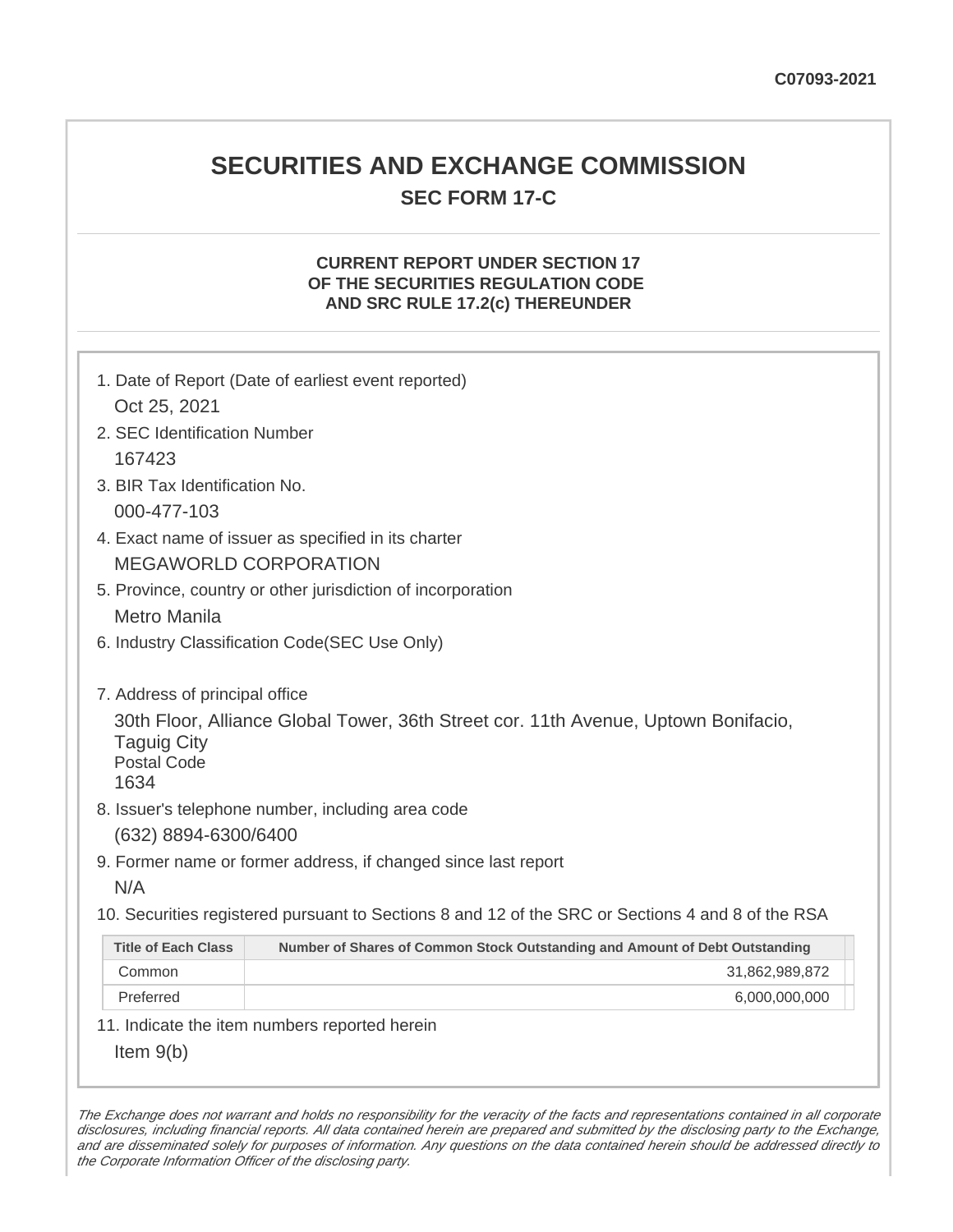

# **Megaworld Corporation MEG**

## **PSE Disclosure Form 9-1 - Share Buy-Back Transactions References: Section 9 of the Revised Disclosure Rules**

**Subject of the Disclosure**

Share Buy-Back Transactions

**Background/Description of the Disclosure**

Pursuant to the Corporation's buy-back program approved by the Board on 28 February 2020, the Corporation purchased from the open market, on 25 October 2021, a total of 300,000 common shares at the average price of Php3.0700 per share.

## **Type of Securities**

- **☑** Common
- □ Preferred N/A
- D Others N/A

#### **Details of Share Buy-Back Transaction(s)**

| Date of Transaction | Number of Shares Purchased | <b>Price Per Share</b> |
|---------------------|----------------------------|------------------------|
| Oct 25, 2021        | 150,000                    | 3.0800                 |
| Oct 25, 2021        | 150,000                    | 3.0600                 |
|                     | 300,000                    |                        |

#### **Effects on Number of Shares**

|                                                                                |                     | <b>Before</b>  |  | After          |
|--------------------------------------------------------------------------------|---------------------|----------------|--|----------------|
| <b>Outstanding Shares</b>                                                      |                     | 31,863,289,872 |  | 31,862,989,872 |
| <b>Treasury Shares</b>                                                         |                     | 507,576,000    |  | 507,876,000    |
|                                                                                |                     |                |  |                |
| <b>Cumulative Number of</b><br><b>Shares Purchased to</b><br>Date <sup>1</sup> | 377,956,000         |                |  |                |
| <b>Total Amount</b><br><b>Appropriated for the</b><br><b>Buy-Back Program</b>  | Php5,000,000,000.00 |                |  |                |